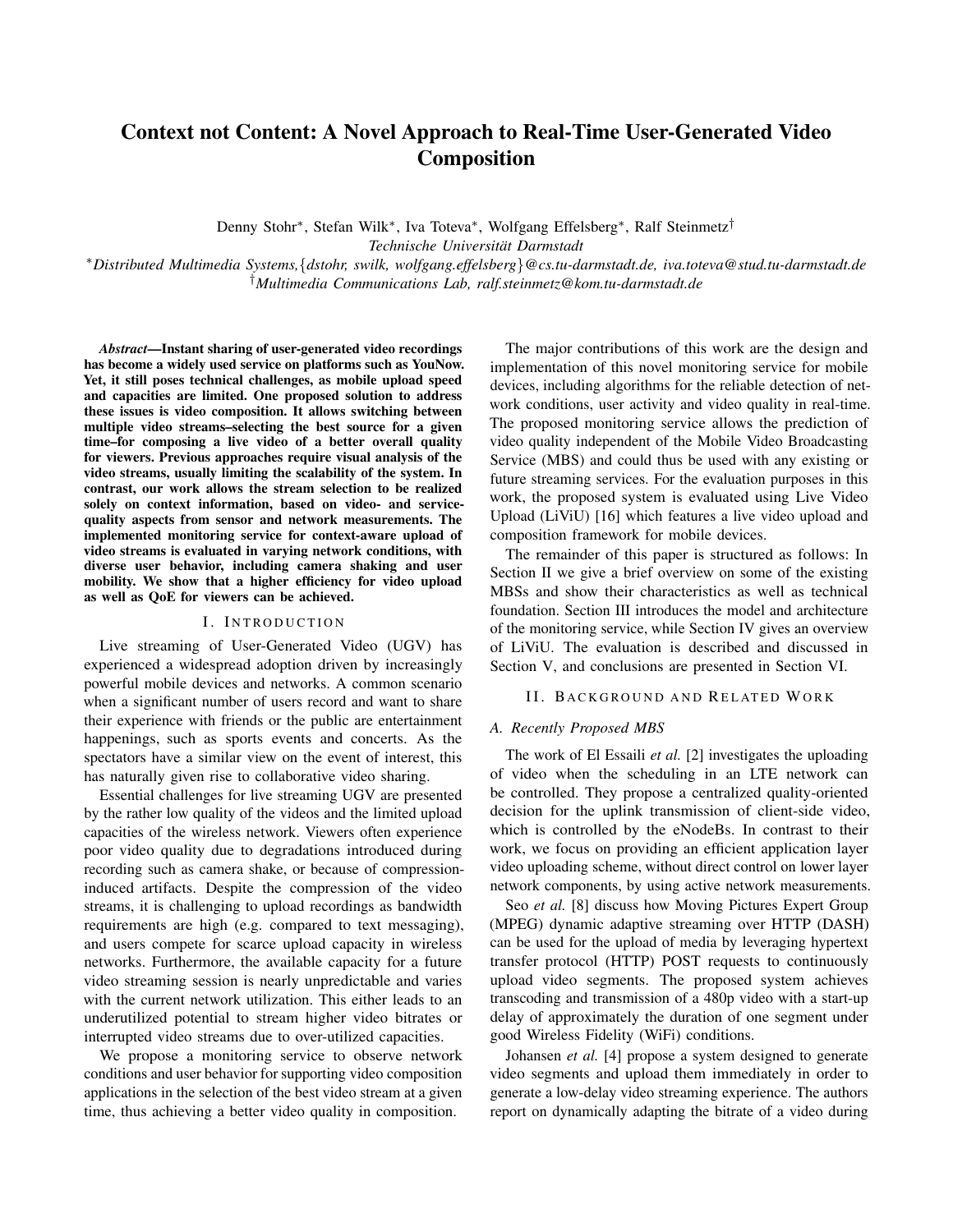the streaming session, which is a sophisticated concept to cope with under varying network conditions.

A recently proposed system by Siekkinen *et al.* [\[10\]](#page-5-5) focuses on a better uplink utilization using scalable video codec (SVC) and thus adapting to changing network conditions. Unfortunately, at this point there is no efficient implementation of this video encoding standard for mobile devices.

# *B. Mobile Video Upload Monitoring*

In previous work, a concept for MBS-monitoring was proposed [\[12\]](#page-5-6), introducing the *director* concept for selecting uploading video sources based on monitored information such as bandwidth, activity, location and device shaking. By selecting only devices that promise a good video quality given their current context, video not offering a good-quality stream does not have to be uploaded.

Richerzhagen *et al.* [\[6\]](#page-5-7) employ a similar concept for source selection in collaborative video upload. The proposed system selects uploading sources based on derived data such as the client's network bandwidth, where unused nodes do not upload video. Further, they suggest local network resource sharing between nearby clients to address situations where the upload capacity is insufficient for transmission of the desired video source. The system's performance has been evaluated in a simulation, showing that the hybrid concepts allow continuous playback for low bandwidth situations in cases where direct upload strategies do not deliver such good results.

A deployed monitoring system for live video upload was analyzed by Stohr *et al.* [\[11\]](#page-5-8). The observed platform *YouNow* collects various device and network related parameters (such as connection type and provider) during live video upload. Depending on the used network type, a significant variation in the video bitrate could be seen, suggesting a variation of the video quality based on the current connection context. As the system does not allow video composition, a selection between multiple source-streams is not addressed.

### *C. Mobile Video Composition*

The proposed monitoring system for UGV is evaluated in combination with *LiViU* [\[16\]](#page-5-0) which is responsible for live recording and upload of video streams from mobile devices. Further, it allows for live video *composition* and broadcasting [\[15\]](#page-5-9).

Other composition systems have been proposed, as e.g., Engström et al. [\[3\]](#page-5-10), considering video quality to compose a video mix. It is a semi-automatic system and therefore not considered for our work.

MoviMash [\[7\]](#page-5-11) introduces an automatic composition, combining a video quality metric with an analysis of video recording degradations. The latter describe phenomena common in user-generated video, caused by lack of skills of the recording user or technical limitations of the recording device. Their video composition algorithm combines video streams from

different sources, analyzes them and neglects those views in which recording degradations occur.

Cricri *et al.* [\[1\]](#page-5-12) show a first step towards replacing video content analysis with mechanisms that leverage different sensors in the recording devices to compose the video. The advantage of such an approach lies especially in the significantly reduced processing time. Cricri *et al.* solely inspect the camera movement for composition decisions. Thus, network related aspects, addressed in our work, are not considered.

A sophisticated, formalized automatic composition is introduced by Shrestha *et al.* [\[9\]](#page-5-13) (see details in Section [IV-C\)](#page-3-2), offering an algorithm using an objective quality function. It maximizes the quality for music video clips, integrating the completeness of the composed video, suitable cutting points, length of the individual shots and diversity of views.

We leverage the approach by Shrestha *et al.* in our work and extend it to be used in combination with ideas of Cricri *et al.* to make decisions in real-time by not inspecting the video itself, but by employing auxiliary metrics provided by the monitoring service.

# III. MONITORING FRAMEWORK

<span id="page-1-0"></span>The key goal for the proposed Mobile Video Composition (MVC) monitoring framework is the efficient measurement and collection of client and network metrics to support the selection and upload of live streams to a server, thus allowing quality optimization of the live video. Ultimately, the aim is to provide a better overall quality of experience (QoE) for viewers of generated collaborative live streams and to eliminate the upload of unused streams. Metrics in four categories provide indicators for the expected QoE of recorded streams and can be classified into: *i)* Static parameters such as camera properties–they are only collected and transmitted once to the server, at the time when a session is initiated; *ii)* Activity-related dynamic metrics including shake estimation and activity recognition–derived based on device sensor information; *iii)* Network properties–measured and compared with an estimation of the uploading bandwidth; *iv)* Content relevance for a given Point of Interest (POI)– derived based on the recording location. All non-static metrics are periodically collected.

We will now introduce the system's components and architectural considerations beginning with the employed messaging protocol.

#### *A. Messaging Protocol*

For messaging, an asynchronous client-server pattern<sup>[1](#page-1-1)</sup> was implemented using JeroMQ. The process of establishing a monitoring session is explained next.

First, the client sends a JoinInfo message to the server, which includes static information about the device, such

<span id="page-1-1"></span><sup>1</sup><http://zguide.zeromq.org/page:all/#toc76>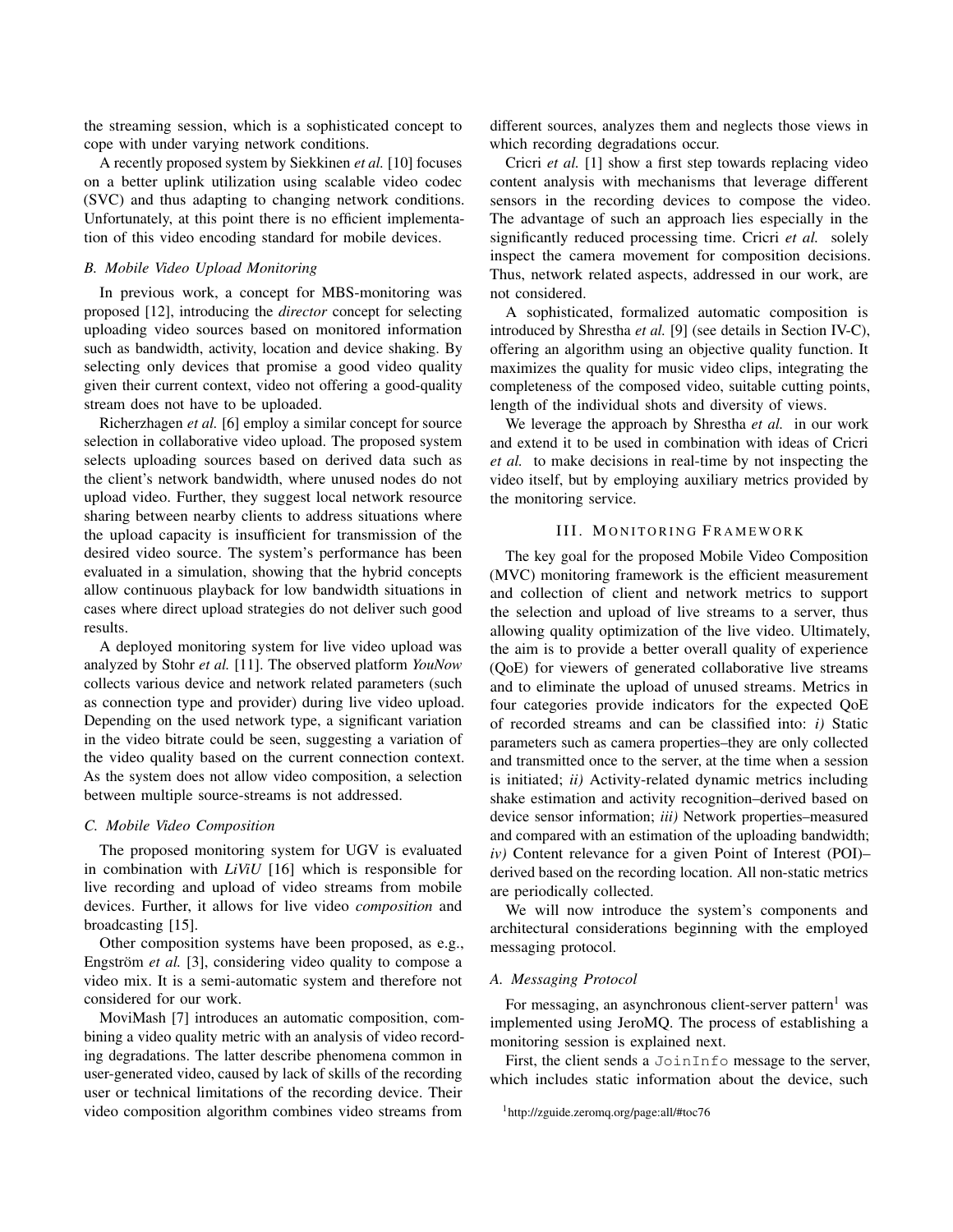as the model and camera characteristics (megapixels, image stabilization capabilities etc.), along with dynamic parameters, including the current location. The server replies with a JoinInfoAck message, which not only acknowledges the receipt of the JoinInfo message, but also specifies an update interval at which the device is to periodically send information about the quality of service (QoS) parameters. After that, the client prepares and sends such messages, which include positioning information, shake-related data, presumed activity that the holder of the device is currently performing, and network information. The server may also request an immediate update if more up-to-date data is required. At the end, the client can gracefully quit by sending a LeaveInfo message.

In addition to this messaging protocol, the server checks the time of arrival of UpdateInfo messages from each active device. If the maximum time between update intervals is exceeded, the server assumes that the node has gone offline and removes it as a potential stream producer.

# *B. Metrics*

Information is collected on the device and sent to the monitoring server with the specified periodicity. This includes location data for the device, shaking, detected activities, the network connection type. In addition, the server stores the results of the recent upload bandwidth estimations. In the following, we will describe the collection process for each of these metrics in detail.

The shake detection algorithm is implemented using data from the linear accelerometer of the device. The values from the sensor are recorded along with a timestamp, and are periodically sent to a shake detector. The shake detection estimates whether there is shaking based on a predefined threshold in the allowed deviations of the values. If shaking is detected, its amplitude, duration, and velocity are calculated.

Information about the current user behavior, which potentially impacts the quality of the recording, is based on the activity detection implemented using Google Play Services.[2](#page-2-0) Possible detected attributes can be found in Table [I.](#page-2-1)

With regard to the network connection, the first parameter that the MBS Monitoring Framework records is the type of network that the device uses. Devices connected to WiFi or LTE networks are preferred over those using a slower connection, given that such networks provide superior streaming quality (see Table [I\)](#page-2-1).

Last, the available bandwidth is estimated using active probing. The architecture allows implementing various algorithms and reusing most common functionality used for bandwidth estimation. This provided infrastructure includes a control communication channel, which uses standard Java TCP sockets, and a packet channel for UDP datagrams, which is explained in detail in Section [III-C.](#page-2-2)

### <span id="page-2-2"></span>*C. Bandwidth Estimation*

For bandwidth estimation, the WBest algorithm proposed by Li *et al.* [\[5\]](#page-5-14) was implemented, as it provides fast and low-overhead estimates in a mobile context. In the process of bandwidth detection, WBest first sends pairs of packets to determine the effective capacity  $C_e$ , followed by several trains of packets sent at the rate of the estimated effective capacity. Afterwards, the achievable throughput  $R$  is calculated based on the number of bytes divided by the packet dispersion, while the achievable bandwidth A is derived by:  $A = C_e(2-C_e/R)$ . For a detailed description of the algorithm, we refer to the authors' original publication [\[5\]](#page-5-14).

|  | D. Recording Score |  |
|--|--------------------|--|
|--|--------------------|--|

<span id="page-2-1"></span>

| Indicator       | Weight | Attributes                                    | Value                 |
|-----------------|--------|-----------------------------------------------|-----------------------|
| Activity        | 0.5    | Still, Walking, Tilting,<br>In vehicle, other | 5, 4, 3, 2, 1         |
| Shaking         | 0.5    | Yes/No                                        | 1.5                   |
| <b>Distance</b> |        | $x =$ Meters                                  | $f(x) = -0.05x + 3.7$ |
| <b>Network</b>  | 1      | $x =$ Bandwidth<br>$y =$ Video Bitrate        | $f(x, y) = x/y * 5$   |
| <b>Network</b>  |        | WiFi, LTE, HSPAP.                             | 5, 5, 3, 2, 1         |
|                 |        | 3G. UMTS                                      |                       |

#### Table I: Recording score parameters

In addition to storing the data acquired from the devices, upon receiving an update message, the server triggers the processing of the recording score based on the received data. It takes into account parameters included in the most recent update, as well as the initial join message for the particular device to calculate a recording score for each active device. The parameters can be factored with different coefficients. The estimator accepts a location (POI) and a required bitrate as initialization parameters, used to assign scores for all devices currently connected to the orchestration system. For the calculation of *device location score*, the distance between the device (based on the GPS-location contained in the join/update message) and the defined POI is derived (great circle distance). In case this distance is between 5 and 50m, the linear formula for a concert venue is used, as specified in Table [I](#page-2-1) [\[14\]](#page-5-15). For larger and smaller distances, 1 and 5 are assigned as scores, respectively.

For the *device activity score*, we consider the results from the shake estimation and activity detection mechanisms. If shake is detected, the minimal score of 1 is factored in; otherwise, the maximal grade of 5 is used. The activity detection algorithm assigns a maximal score to *Still* devices, and a minimal score when the detected activity is *Running*, *On bicycle* or *In Vehicle*. For *Walking* and *On foot* a value of 3 or 4 is assigned. The average of both indicators is the overall *device activity score*.

Next, the *device network score* measures the current network capabilities by assessing two possible scenarios. It uses the bitrate of the video recording and assigns a maximal score to devices that have an available bandwidth

<span id="page-2-0"></span><sup>2</sup>https://developers.google.com/android/guides/overview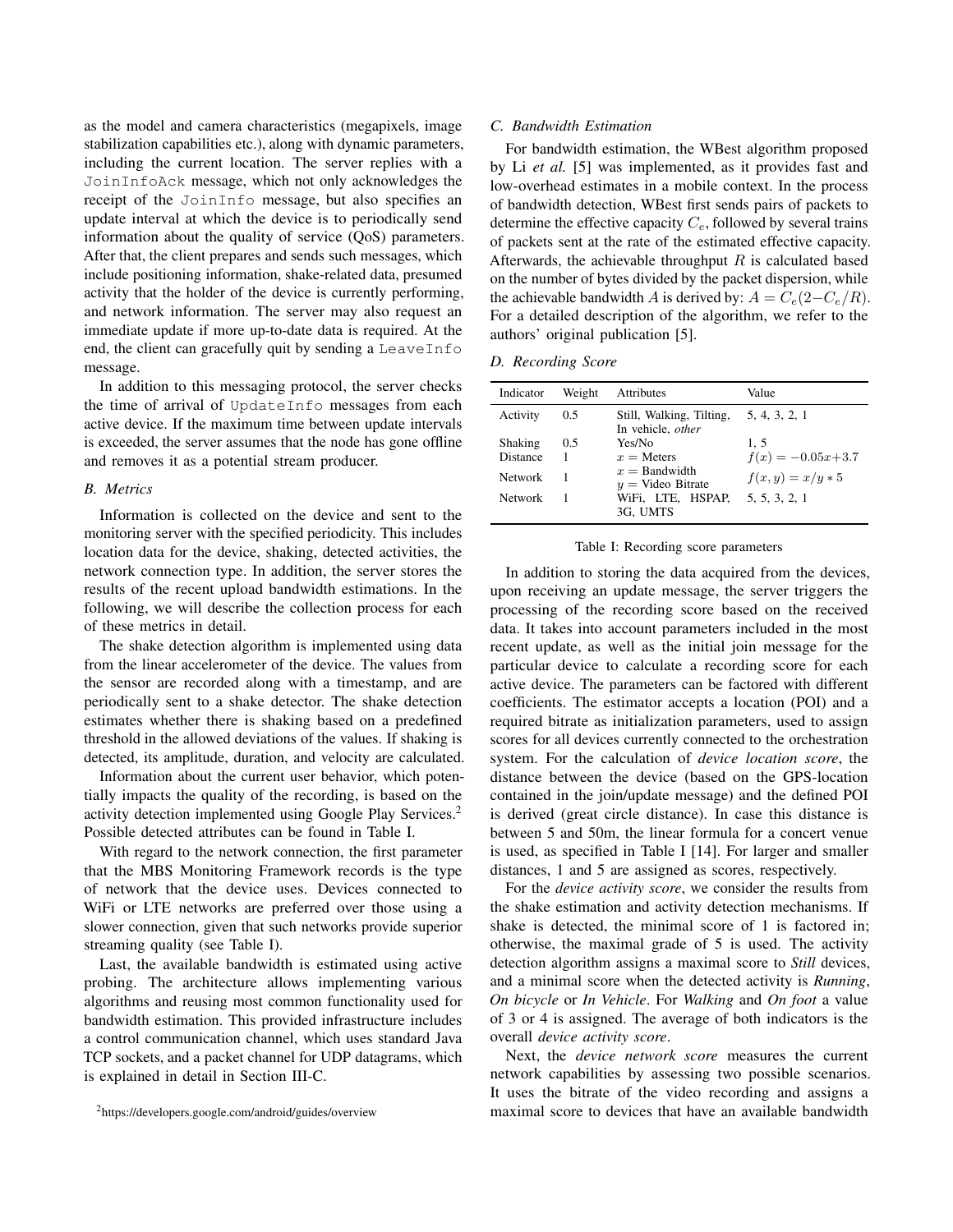equal or higher to the required one. For lower measurements, the score is linearly scaled between 1 and 5. In case a recent bandwidth estimate cannot be derived (e.g., due to high channel fluctuation), is not yet available or is too old (more than 60 seconds), the score is based on the network context. If the devices are connected by Wi-Fi or LTE, a score of 5 is assigned, while lower scores are assigned to slower network technologies.

The sum of the weighted parameters is divided by the sum of weights, resulting in a score in the range 1-5. An overview of the indicators and weighting factored is given in Table [I.](#page-2-1)

# *E. Integration of the Monitoring Framework*

The client-side functionality is packaged as an Android service that can be started via an Intent. The information about the connected devices is exposed by the server via methods as well as through a REST API. In this way, the framework can be easily used by other composition systems.

# <span id="page-3-0"></span>IV. THE VIDEO RECORDING APPLICATION: LI V I U

LiViU [\[16\]](#page-5-0) is an *adaptive mobile video upload protocol* that can be used in conjunction with TCP or UDP. It is quality-adaptive as it supports transcoding multiple video representation in parallel on Android mobile devices. Also, it enables adaptations in the scheduling mechanisms in order to allow a video composition system to request video chunks. Both concepts are depicted in Figure [1.](#page-3-3)

<span id="page-3-3"></span>

Figure 1: Overview on the concepts and mechanisms of LiViU.

### *A. Adaptive Video Upload*

LiViU allows the creation of multiple video representations in real-time. By generating different bitrate versions of a video, it can ensure that the available bandwidth is utilized.

To do that, LiViU extends the media recording Application Programming Interface (API) on Android phones to set up different encoding threads. A realization is achieved, as the hardware encoding of current smartphone generations can be leveraged for transcoding videos. Each video frame recorded is handed over to the video encoding thread. The graphics rendering API of Android is used to run the transcoding on a GPU of a mobile device. Therefore, each raw video frame retrieved by the camera is converted into two-dimensional texture, which is represented as a three-dimensional texture if a set of frames is available. To access the GPU, the OpenGLES library for mobile devices is used<sup>[3](#page-3-4)</sup>, which allows for a quick manipulation of the resolution and frame rate. Each encoding thread operates on a copy of the texture and manipulates it according to the desired frame rate and resolution properties. The final step hands the texture buffer to the respective video encoding object which leverages the built-in hardware to encode the representation at the desired bitrate. The resulting H.264/AVC raw video representations are consecutively written to the device's main memory.

A real-time capable video parsing service analyzes the consecutively written video files and offers them to the transmission functionality of LiViU. The complexity of understanding when a switch can be conducted without any artifacts on the receiver side is hidden within the parsing service. Video chunks of the selected representation are handed over to the LiViU transmission using a local socket on a mobile device.

# *B. Adaptive Scheduling*

LiViU can adapt between the different scheduling scheme: push-based delivery of media messages and pull-based retrieval of the same (see Figure [1\)](#page-3-3). In this work, LiViU uses solely a push-based delivery to allow a low-delay streaming at minimal overhead. Yet, a switch between the two modes can be triggered by the server, which stops the default push-based delivery. The pull-based delivery of chunks is controlled by the application on the receiver side, which can determine when to request which media chunk.

### <span id="page-3-2"></span>*C. Composition*

Composition can be performed as an independent component of the application. Generated streams are saved by LiViU with a given deviceID and sessionID as files on the server and can thus be used for further processing. Currently, a Python-based system (using the *moviePy* library<sup>[4](#page-3-5)</sup>) is employed for an offline composition of video streams, as detailed in the Section [V.](#page-3-1)

# V. EVALUATION

<span id="page-3-1"></span>The prototype system is evaluated with the goal to compare the performance of video composition with or without the proposed monitoring service.

We recorded a dataset at five locations with multiple devices. For each of the recording locations two composed videos–one using the monitored data as a basis for composition and one with arbitrary switching between available streams. In a second step, we employed user studies to derive the user satisfaction for the composed video sequences.

<span id="page-3-5"></span><span id="page-3-4"></span><sup>3</sup>https://source.android.com/devices/graphics/arch-egl-opengl.html <sup>4</sup>http://zulko.github.io/moviepy/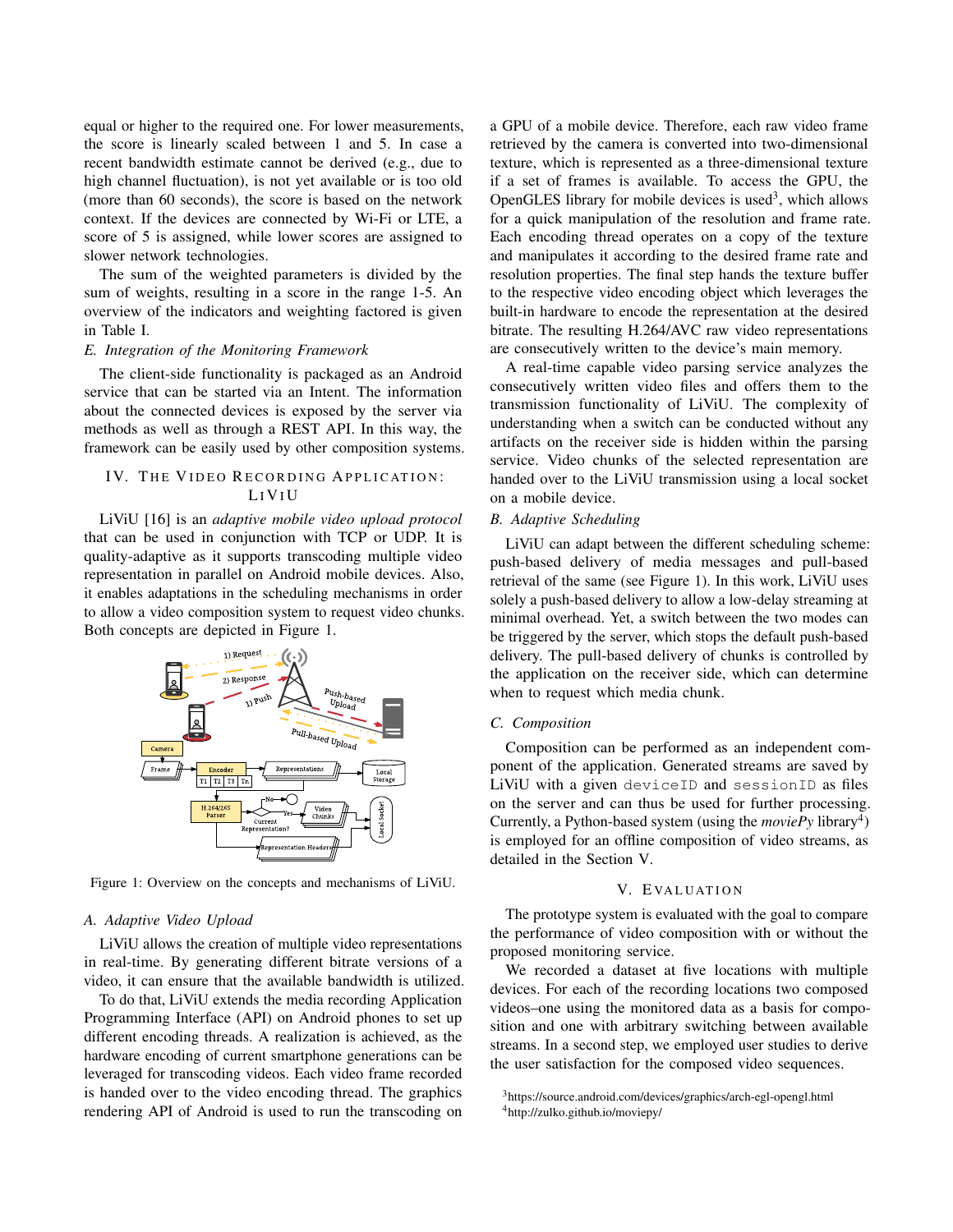<span id="page-4-0"></span>

| Location   | Device (Network)     | Movement<br>(o: none; $+$ : some; $++$ : intensive) | Shaking        | Panning      |
|------------|----------------------|-----------------------------------------------------|----------------|--------------|
|            | $1$ (LTE $7.2$ Mbps) | $\mathbf{o}$                                        | $\Omega$       | $\mathbf{o}$ |
|            | 2 (3G 7.2 Mbps)      | $\ddot{}$                                           | $^{++}$        | $\mathbf{o}$ |
| Location 1 | $3$ (WiFi $50$ Mbps) | +                                                   | $\ddot{}$      | $\mathbf{o}$ |
|            | 4 (WiFi 50 Mbps)     | $\Omega$                                            | $\Omega$       | $\ddot{}$    |
|            | $5$ (LTE $50$ Mbps)  | $\pm$                                               | $\Omega$       | $\mathbf{o}$ |
|            | $1$ (LTE $7.2$ Mbps) | $+$                                                 | $\pm$          | $\mathbf{o}$ |
|            | 2 (3G 7.2 Mbps)      | $\mathbf{o}$                                        | $\circ$        | $\pm$        |
| Location 2 | 3 (WiFi 50 Mbps)     | $\pm$                                               | $\Omega$       | $\mathbf{o}$ |
|            | 4 (WiFi 50 Mbps)     | $\Omega$                                            | $\Omega$       | $\Omega$     |
|            | $5$ (LTE $50$ Mbps)  | $\pm$                                               | $^{++}$        | $\mathbf{o}$ |
|            | $1$ (LTE $7.2$ Mbps) | $+$                                                 | $\mathbf{o}$   | $\mathbf{o}$ |
|            | 2 (3G 7.2 Mbps)      | $\Omega$                                            | $\Omega$       | $\Omega$     |
| Location 3 | $3$ (WiFi $50$ Mbps) | $\ddot{}$                                           | $^{++}$        | $\Omega$     |
|            | $4$ (WiFi $50$ Mbps) | $\ddot{}$                                           | $+$            | $\Omega$     |
|            | $5$ (LTE $50$ Mbps)  | $\mathbf{o}$                                        | $\mathbf{o}$   | $\pm$        |
|            | $1$ (LTE $7.2$ Mbps) | $+$                                                 | $^{++}$        | $\mathbf{o}$ |
|            | 2 (3G 7.2 Mbps)      | $\overline{+}$                                      | $\overline{+}$ | $\mathbf{o}$ |
| Location 4 | $3$ (WiFi $50$ Mbps) | $\circ$                                             | $\Omega$       | $\pm$        |
|            | $4$ (WiFi $50$ Mbps) | $\ddot{}$                                           | $\Omega$       | $\Omega$     |
|            | $5$ (LTE $50$ Mbps)  | $\mathbf{o}$                                        | 0              | $\mathbf{o}$ |
|            | $1$ (LTE $7.2$ Mbps) | $\mathbf{o}$                                        | $\mathbf{o}$   | $^{+}$       |
|            | 2 (3G 7.2 Mbps)      | $\ddot{}$                                           | $\Omega$       | $\mathbf{o}$ |
| Location 5 | 3 (WiFi 50 Mbps)     | $\circ$                                             | $\Omega$       | $\mathbf{o}$ |
|            | 4 (WiFi 50 Mbps)     | $\ddot{}$                                           | $^{++}$        | $\Omega$     |
|            | $5$ (LTE $50$ Mbps)  | $\pm$                                               | $^{+}$         | $\mathbf{o}$ |

Table II: Device context based on location

# *A. Evaluation Setup*

As a basis for the evaluation, video sequences are simultaneously recorded with five Nexus 5 smartphones in five different locations, each carried by one individual user. The POI is configured in the beginning of each session.

Each device is operated by one recording user for a duration of at least three minutes. During recording, monitoring data is collected by the proposed framework and transmitted to the server to be stored in a PostgreSQL database, along with the streamed video sequences. Both services are hosted on an Ubuntu 16.04 server connected to the university network with a bandwidth of 1 Gbps. The network connections of the recording devices are configured so that a wide range of connection attributes is achieved. This includes two devices using a WiFi network hosted by a mobile access point connected via LTE to the Internet with a maximum upload bandwidth of 50 Mbps. Two additional devices use LTE directly with up to 7.2 Mbps and 50 Mbps bandwidth respectively, as well as one device using a 3G connection with up to 7.2 Mbps. Each device maintains the network settings while the user instructions are rotated for each round corresponding to one location. An overview of the setup is given in Table [II.](#page-4-0)

We define the streaming quality in LiViU to a bitrate of 3 Mbps with 30 Frames per second (FPS), a video resolution of  $1280 \times 720$  pixels, encoded with H.264. During recording, LiViU adapts the bitrate of the recording dynamically between 3 Mbps and 1.5 Mbps based on bandwidth measurements provided by the monitoring framework.

After recording, the transferred video sequences are used to generate compositions of different streams according to the collected scores. Here, each generated sequence has a duration of 30 seconds, where switches between views are allowed at most every 5 seconds. For each 5-second video segment, the device with the highest achieved score is selected as the video source. For comparison, we compose one corresponding video sequence of the same total duration which randomly selects one of the available views in 5-second intervals. Given the slightly different start time of the recording sessions, we normalize the time based on the arrival time of a streaming session on the server. The 10 generated sequences (5 score based, 5 random) are then evaluated in a crowd-sourcing study using the Crowdee service. Here, both classes of generated sequences are displayed to users on mobile devices, gathering a subjective opinion score using a continuous slider to select ratings between 1 and 5, thus evaluating the overall quality of each sequence pair independently. The workers did not know which sequence is based on scores. After each pair of video sequences is shown to the workers, a forced choice experiment is applied, asking which sequence they preferred. In a last question, the workers are asked to identify objects in the videos to verify a satisfactory level of attention during the test.

# *B. Results*

The user study is conducted with 20 individuals, with an average age of 27 years (12 male, 8 female). In Figure [2,](#page-4-1) Mean

<span id="page-4-3"></span>

| Video ID   | $%$ Score | $%$ Random | JND unit |
|------------|-----------|------------|----------|
| Location 1 | 88.9      | 11.1       | 17       |
| Location 2 | 90        | 10         | 1.77     |
| Location 3 | 66.7      | 33.3       | 0.65     |
| Location 4 | 66.7      | 33.3       | 0.65     |
| Location 5 | 78.9      | 211        | 1.18     |

Table III: Just Noticeable Difference experiment results.

<span id="page-4-1"></span>

<span id="page-4-2"></span>